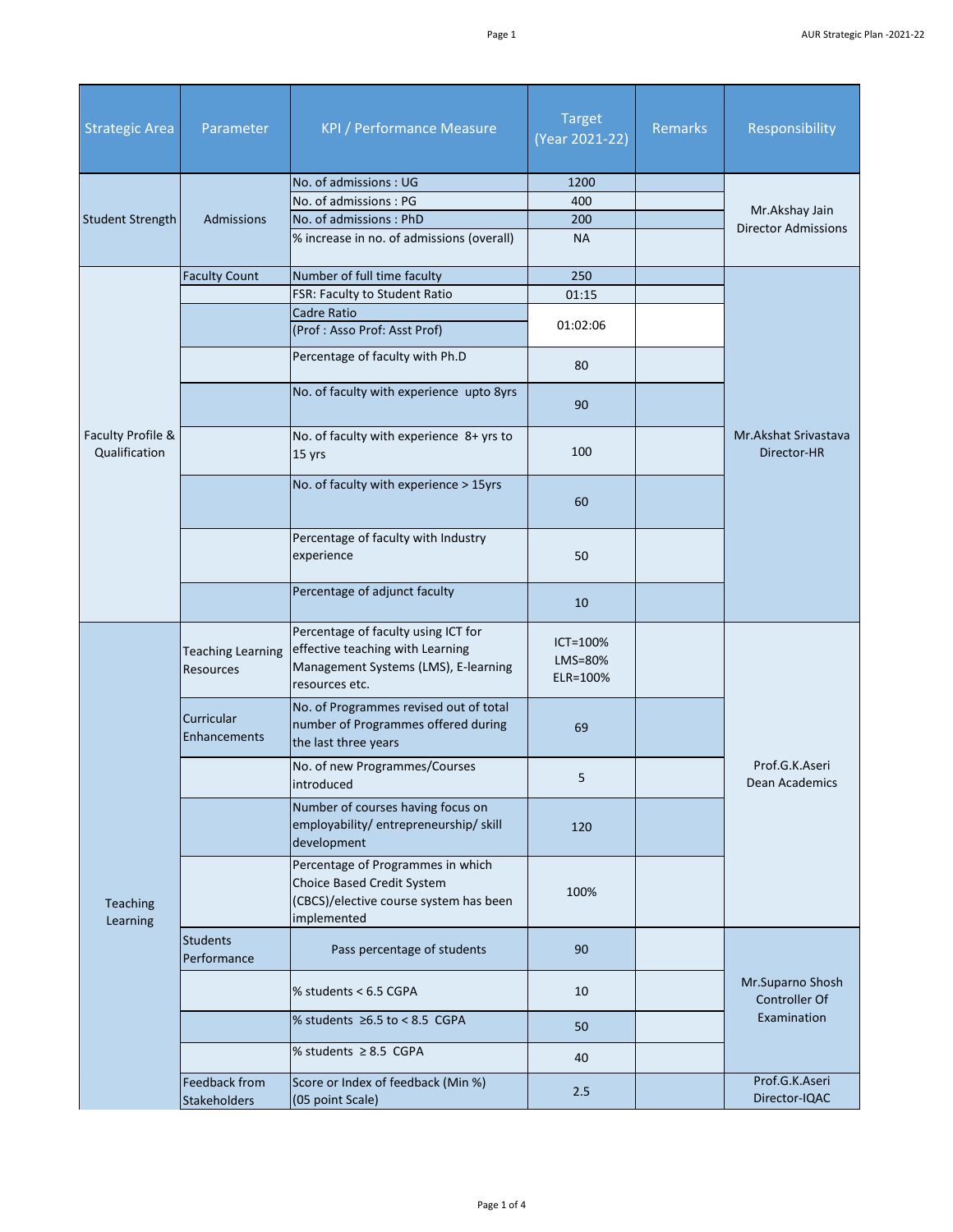|                        |                                                                                      |                                                                                                                                                    | <b>Target</b>         |                |                                       |
|------------------------|--------------------------------------------------------------------------------------|----------------------------------------------------------------------------------------------------------------------------------------------------|-----------------------|----------------|---------------------------------------|
| <b>Strategic Area</b>  | Parameter                                                                            | <b>KPI / Performance Measure</b>                                                                                                                   |                       | <b>Remarks</b> | Responsibility                        |
|                        | <b>Industry Exposure</b>                                                             | No. of Guest Lectures (in a year)                                                                                                                  | 200                   |                |                                       |
|                        |                                                                                      | No. of Industry visits (in a year)                                                                                                                 | 50                    |                | Hols/HoDs                             |
|                        |                                                                                      | Percentage of students undertaking field<br>projects / internships                                                                                 | 25                    |                |                                       |
|                        | <b>Funded Projects</b>                                                               | Grants for research projects sponsored<br>by the government sources (in Lakhs)                                                                     | 100                   |                |                                       |
|                        |                                                                                      | No. of projects undertaken in<br>collaboration with Industry                                                                                       | $\overline{2}$        |                |                                       |
|                        | Consultancy                                                                          | Revenue generated through consultancy<br>projects                                                                                                  | 5 Lakh                |                |                                       |
|                        |                                                                                      | Revenue generated through Executive<br>Development Programmes (EDPs)                                                                               | 2 Lakh                |                |                                       |
|                        |                                                                                      | Revenue generated through corporate<br>trainings                                                                                                   | 50 Lakhs              |                |                                       |
| Research &<br>Projects | Patents / IPRs /<br><b>Trademarks</b>                                                | No. of Patents / IPR / Trademarks filed                                                                                                            | 10                    |                | Prof.Vinav<br>Sharma, Dean Research   |
|                        |                                                                                      | No. of Patents / IPR / Trademarks granted                                                                                                          | <b>NA</b>             |                |                                       |
|                        |                                                                                      | No. of Patents / IPR / Trademarks<br>published                                                                                                     | <b>NA</b>             |                |                                       |
|                        |                                                                                      | No. of Patents / IPR / Trademarks<br>licenced                                                                                                      | <b>NA</b>             |                |                                       |
|                        |                                                                                      | No. of Scopus indexed publications                                                                                                                 | 250                   |                |                                       |
|                        | <b>Publication Status</b>                                                            | No. of Web of Science indexed<br>publications                                                                                                      | 50                    |                |                                       |
|                        |                                                                                      | <b>Citation Count (Scopus)</b>                                                                                                                     | <b>NA</b>             |                |                                       |
|                        |                                                                                      | Citation Count (Web of Science)                                                                                                                    | <b>NA</b>             |                |                                       |
|                        |                                                                                      | No. of PhD Students graduated                                                                                                                      | 40                    |                |                                       |
| Faculty<br>Development | Faculty registered<br>for PhD / other<br>higher<br>qualification                     | No. of faculty registered for PhD out of<br>total number of faculty on rolls                                                                       | As per<br>requirement |                | Mr. Akshat Srivastava,<br>Director-HR |
|                        | Recruitment of<br>faculty with PhD                                                   | Number of new faculty added (as per<br>requirement)                                                                                                | As per<br>requirement |                |                                       |
|                        | Opportunities for<br>professional<br>upgradation<br>(FDPs, skill<br>enhancement etc) | Percentage of faculty attending<br>professional development Programmes                                                                             | 150                   |                |                                       |
|                        |                                                                                      | Percentage of faculty provided with<br>financial support to attend conferences /<br>workshops and towards membership fee<br>of professional bodies | 10                    |                | Hols/HoDs                             |
|                        |                                                                                      | Average number of professional<br>development / administrative training<br>organized by the university for teaching<br>and non teaching staff      | 10                    |                |                                       |
|                        |                                                                                      | No. of faculty awarded International<br>fellow ships, post doctoral, etc                                                                           | 10                    |                |                                       |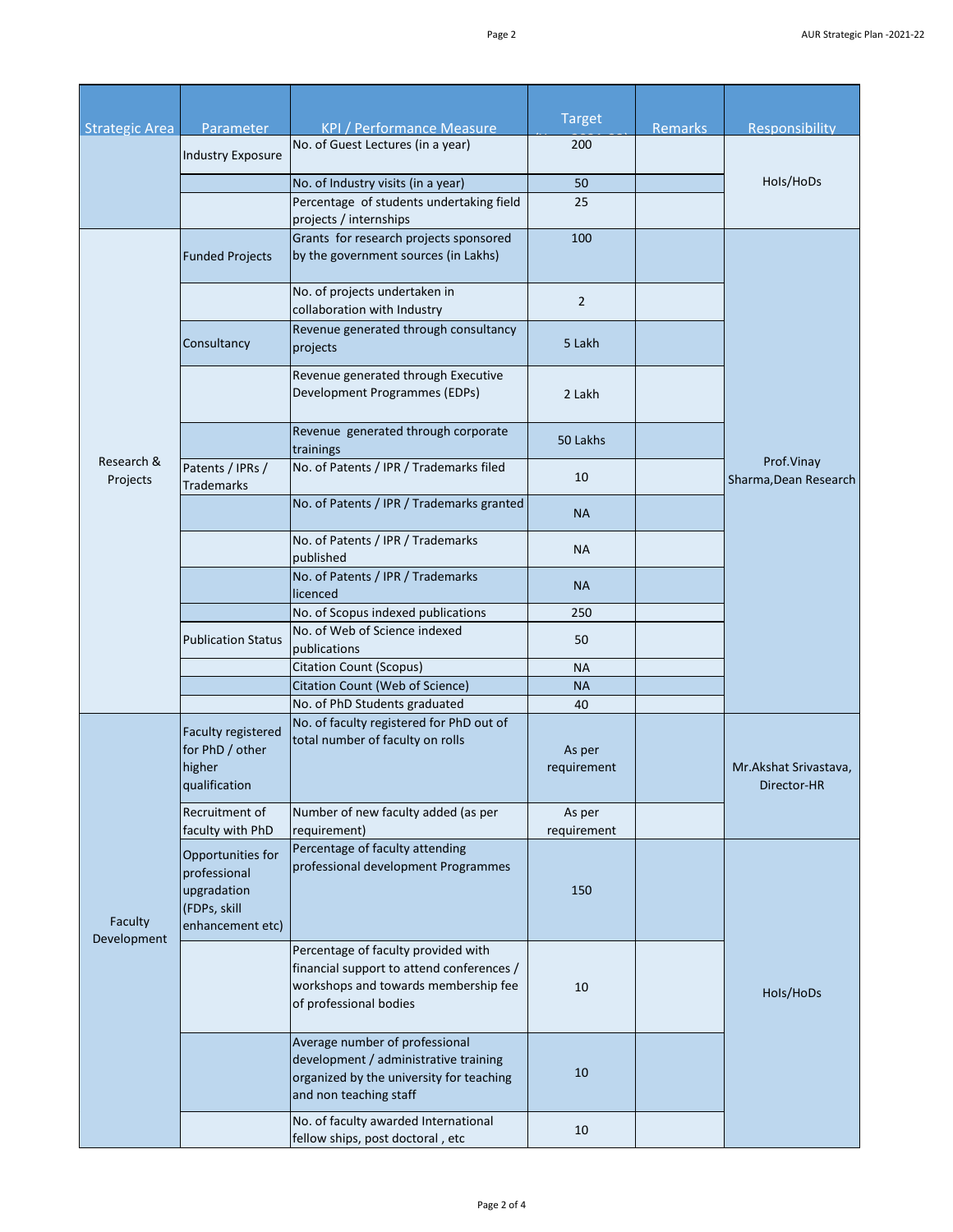| <b>Strategic Area</b>                   | <b>Parameter</b>                                                                                                           | <b>KPI / Performance Measure</b>                             | <b>Target</b>  | <b>Remarks</b> | Responsibility                                                 |
|-----------------------------------------|----------------------------------------------------------------------------------------------------------------------------|--------------------------------------------------------------|----------------|----------------|----------------------------------------------------------------|
| Industry<br>Integration                 | <b>New MoUs with</b><br>Industry (for<br>internships,<br>placements,<br>participation in<br>curricular<br>development etc) | No. of new MoUs signed                                       | 20             |                | Dr.Nitin Bhardwaj<br>Registrar                                 |
|                                         |                                                                                                                            | No. of centres set up (Centre for<br>excellence)             | $\overline{2}$ |                | Prof.Vinay<br>Sharma, Dean Research                            |
|                                         |                                                                                                                            | No. of Entrepreneurship centres                              | $\overline{2}$ |                | Dr.Manju<br>Kaushik, Coordinator-<br>All                       |
|                                         | Participation in<br>global / Indian<br>rankings                                                                            | <b>NIRF</b>                                                  | < 100          |                |                                                                |
| <b>Accreditations &amp;</b>             |                                                                                                                            | QS/THE World Ranking                                         | No             |                | Prof.G.K.Aseri                                                 |
| Rankings                                |                                                                                                                            | <b>NAAC</b>                                                  | A+             |                | Director-IQAC                                                  |
|                                         |                                                                                                                            | <b>NBA</b>                                                   | <b>No</b>      |                |                                                                |
|                                         |                                                                                                                            | Any other Ranking agency? The Times<br>Impact                | <b>No</b>      |                |                                                                |
|                                         | <b>Student Placement</b>                                                                                                   | Percentage of graduating students placed<br>$(UG+PG)$        | 80             |                | Mr.Vinod Tejwani<br>Director-CRC                               |
|                                         |                                                                                                                            | Median Salary (UG)                                           | 4.0 Lakh       |                |                                                                |
|                                         |                                                                                                                            | Median Salary (PG)                                           | 5.0 Lakh       |                |                                                                |
|                                         |                                                                                                                            | Highest Salary offered (UG)                                  | 15.0 Lakh      |                |                                                                |
|                                         |                                                                                                                            | Highest Salary offered (PG)                                  | 15.0 Lakh      |                |                                                                |
|                                         |                                                                                                                            | Lowest Salary offered (UG)                                   | 3.0 Lakh       |                |                                                                |
|                                         |                                                                                                                            | Lowest Salary offered (PG)                                   | 3.0 Lakh       |                |                                                                |
| <b>Student Support</b><br>& Progression | <b>Students opting</b><br>for higher studies                                                                               | Percentage of students selected for<br><b>Higher studies</b> | 25             |                |                                                                |
|                                         | Entrepreneurship                                                                                                           | Entrepreneurship - Number of sustained<br>spin-off companies | 5              |                | Dr.Manju<br>Kaushik, Coordinator-<br>All                       |
|                                         | <b>Skills</b><br>Enhancement<br><b>Initiatives</b>                                                                         | No. of skills enhancement initiatives<br>undertaken          | 5              |                | Hols/HoDs                                                      |
|                                         | Alumni<br>Association                                                                                                      | <b>Alumni Association - Outcomes</b>                         | $\overline{2}$ |                | Mr.Mangal Sisodiya-<br>Alumni Coordinator                      |
| Internationalisati<br>on                | International<br>Exposure                                                                                                  | No. of international students studying at<br>campus          | $10*$          |                | Prof.Shikha Sharma<br>Director-International<br><b>Affairs</b> |
|                                         |                                                                                                                            | No. of students - SAP                                        | $20*$          |                |                                                                |
|                                         |                                                                                                                            | No. of students - Exchange programmes                        | $5*$           |                |                                                                |
|                                         |                                                                                                                            | No. of 3C programme students                                 | $10*$          |                |                                                                |
|                                         |                                                                                                                            | No. of international faculty                                 | $10*$          |                |                                                                |
| Outreach and<br>Inclusivity             | <b>Region Diversity</b>                                                                                                    | Percentage of Students from other States                     | 60             |                | Mr.Akshay Jain<br>Director-Admission                           |
|                                         |                                                                                                                            | Percentage of Students from other<br>Countries               | 5              |                |                                                                |
|                                         | <b>Women Diversity</b>                                                                                                     | Percentage of Women Students                                 | 50             |                |                                                                |